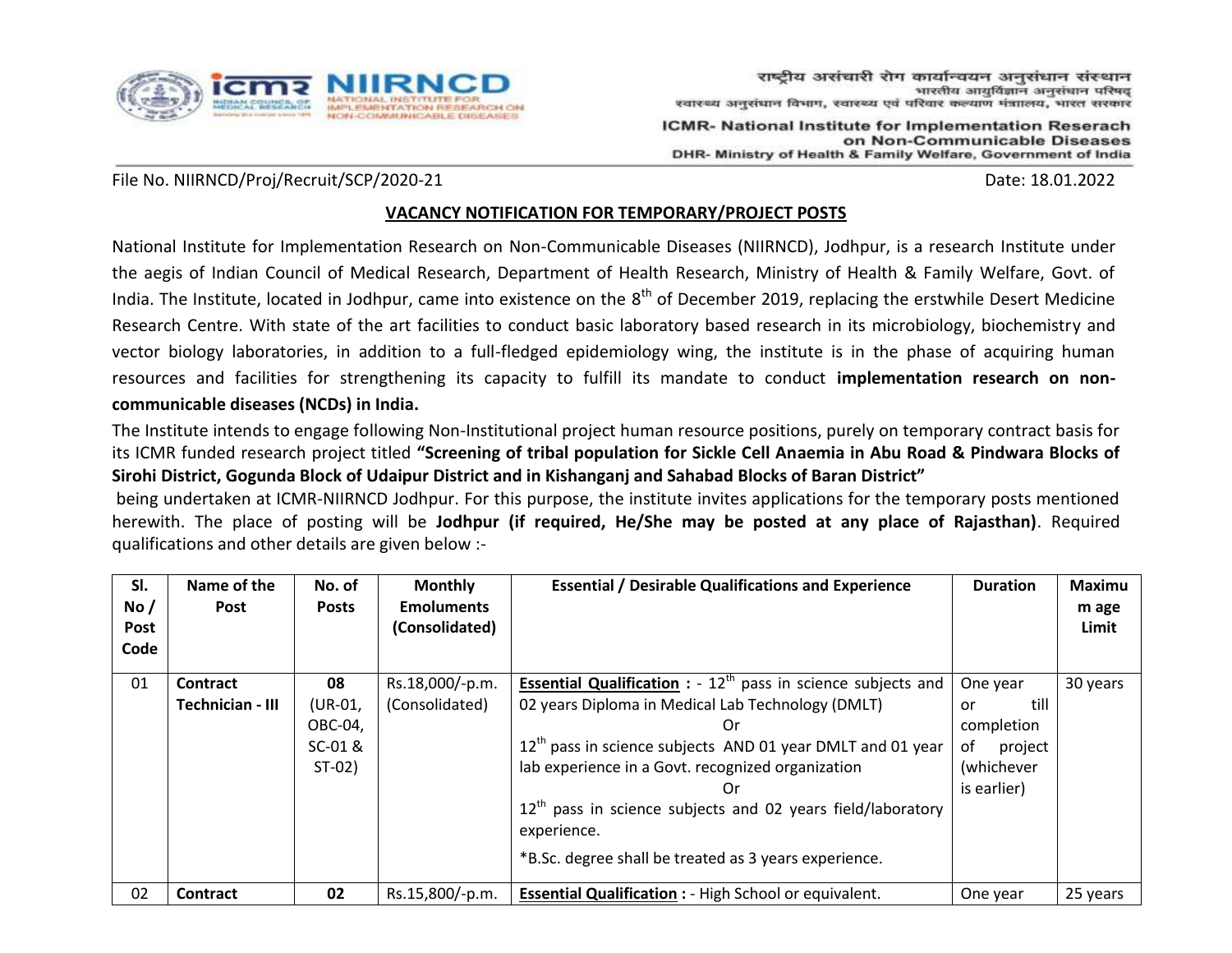| Administrative |         | $(UR-01 &   (Consolidated))$ | till<br>or    |  |
|----------------|---------|------------------------------|---------------|--|
| Support - IV   | OBC-01) |                              | completion    |  |
|                |         |                              | project<br>0t |  |
|                |         |                              | (whichever    |  |
|                |         |                              | is earlier)   |  |

#### **Instructions to the candidates :-**

- 1. The eligible candidates willing to apply for the above mentioned posts may download the application form from the websites of ICMR and NIIRNCD at the links : **https://main.icmr.nic.in/career-opportunity and <http://niirncd.icmr.org.in/recruitment.php>**.
- 2. The duly filled application forms along with all documents in support of (a) Proof of Date of Birth (b) Qualification (c) Experience (d) Recent Passport Size photograph etc. should be sent to NIIRNCD, Jodhpur on or before 31.01.2022 latest by **05:30 PM** through email at **rec-niirncd@icmr.gov.in** Candidates must clearly mention in the subject line of their email, the name of the post, they are applying for. Late receipt of applications beyond the deadline will not be considered.
- 3. Only shortlisted candidates will be called for personal discussion/interview. In case of more than 30 eligible candidates, a written test will be conducted comprising of multiple choice questions. The level of questions would be of essential qualification prescribed for the post. The candidates will be selected on the basis of their performance in the interview subject to qualifying the skill test, wherever applicable.

### **Other Terms and Conditions :-**

- 1. Qualifications should be from recognized Institutions/Universities only.
- 2. Experience certificate should clearly state the nature of work during the period of employment. Experience in the relevant discipline/ field should be from a reputed institution/ organization recognized by the relevant authority.
- 3. Age relaxation will be admissible in respect of SC/ST/OBC candidates, retrenched Government Employees, Departmental Candidates (including projects) and Ex-servicemen etc. in accordance with the instructions issued by the Central Government/DoPT/ICMR from time to time. Age concession to the extent of service rendered in other research projects will also be admissible for experienced and skilled persons. **SC/ST/OBC will be given age relaxation in respect of the posts reserved for them only and not for UR posts.**
- 4. Candidates employed in Govt. Service /Semi Govt./ Autonomous Bodies of State/ Central Govt. should submit a "No Objection Certificate" from their employer at the time of submission of Application Form failing which they will not be allowed to appear for walk-in-interview/ personal discussions.
- 5. All posts are Contractual and likely to continue till the completion of Project.
- 6. The Director, ICMR-NIIR-NCD reserves the right to increase or decrease the number of posts or cancel the recruitment or re-advertise the posts at any time, without assigning any reasons thereof. No correspondence will be entertained in this regard.
- 7. Date of personal discussion/interview may be changed due to administrative reasons. Hence, candidates are advised to check website before appearing for personal discussion/online interview.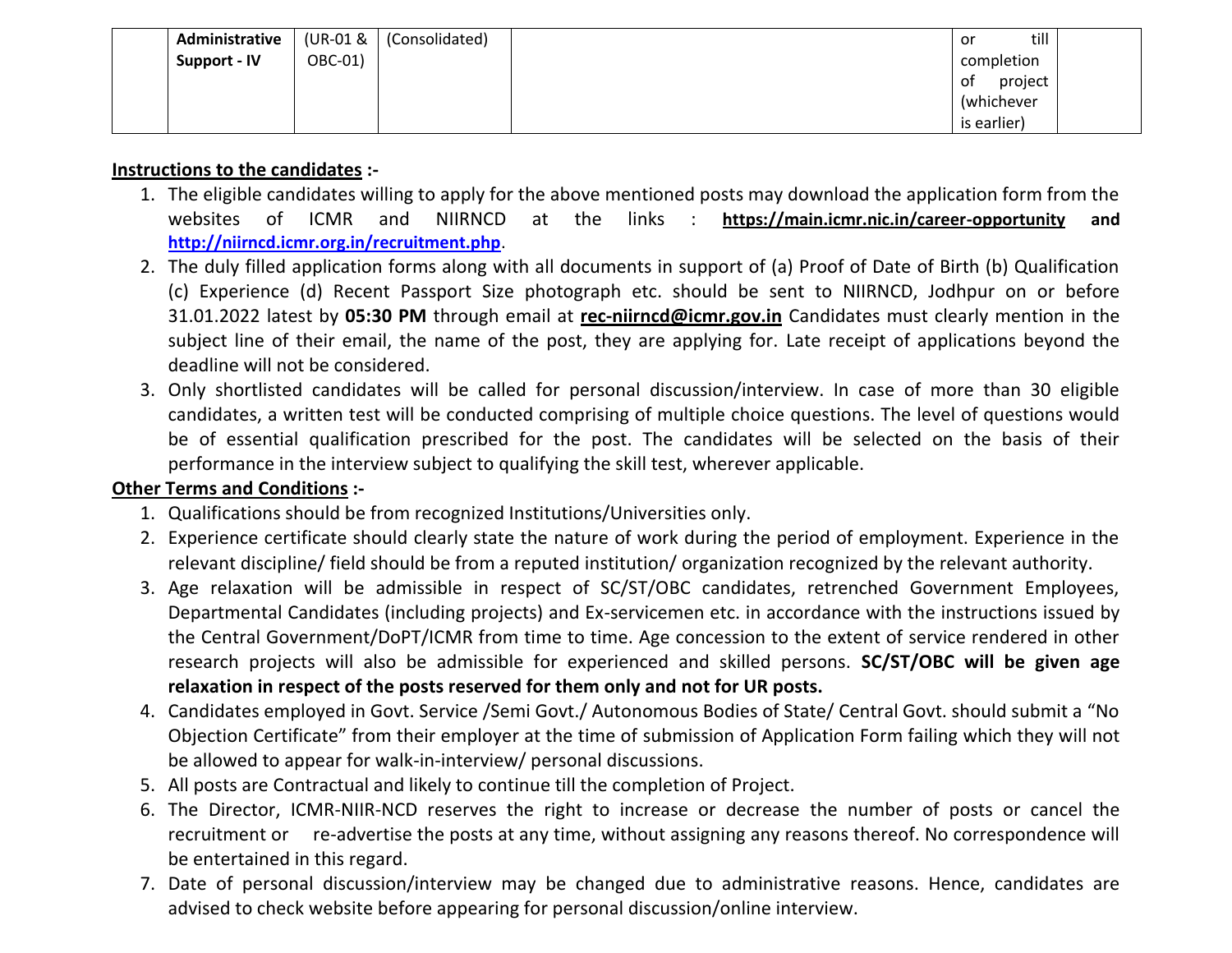- 8. Canvassing in any form for short listing, interview and employment will be a disqualification and such candidates will be barred from selection process.
- 9. Candidates applying for more than one post should **SEPARATELY** apply for each post.
- 10. **POST QUALIFICATION EXPERIECE** i.e. experience from the date of completion of minimum essential educational qualification shall only be counted till the last date of submission of application
- 11. Submission of incorrect or false information shall disqualify the candidate at any stage.
- 12. Since the posts are purely on temporary basis, no benefit of Provident Fund, Leave Travel Concession, Medical, etc. will be available to the appointee.
- 13.The above posts are to be filled-up on purely temporary and contractual basis & the candidates shall have no right to claim for any type of permanent employment under ICMR-NIIRNCD or continuation of their services in NIIRNCD or in any other project.
- 14.Age, Qualification, Experience etc., will be reckoned as on the date of last date of receipt of applications.
- 15.No TA/DA will be given for attending written test/personal discussion.
- 16.Mere fulfilling the essential qualification / experience will not bestow any guarantee of selection.
- 17.In the event of selection, a candidate must produce all documents or certificates in original relating to (1) Educational qualifications (2) Date of Birth (3) Work Experience (4) ID Proof i.e. Aadhar/PAN/Voter ID/Driving License, etc. (5) Oneself attested recent passport size photograph (6) One set of self-attested photocopies of all documents. (7) SC/ST/OBC Certificate, if applicable, for verification at the time of joining the post.
- 18.Candidates, who fail to bring the original certificates at the time of joining, will not be allowed to join the selected post. Candidates reporting after the scheduled date/ time will also not be allowed to appear in the personal discussions/interview.
- 19. All other further information pertaining to the advertisement is available on ICMR/NIIR-NCD websites: **https://main.icmr.nic.in/career-opportunity and<http://niirncd.icmr.org.in/recruitment.php>**. **Posted on website of ICMR and NIIRNCD on 18.01.2022.**

न्यू प

पाली रोड**,** जोधपरु राजस्थान - **342005 Tel. : +91-291-2722403, Fax: +91-291-2720618 New Pali Road, Jodhpur, Rajasthan-342005 Email:director-niirncd@icmr.gov.in Website: [https://niirncd.icmr.org.in](https://niirncd.icmr.org.in/)**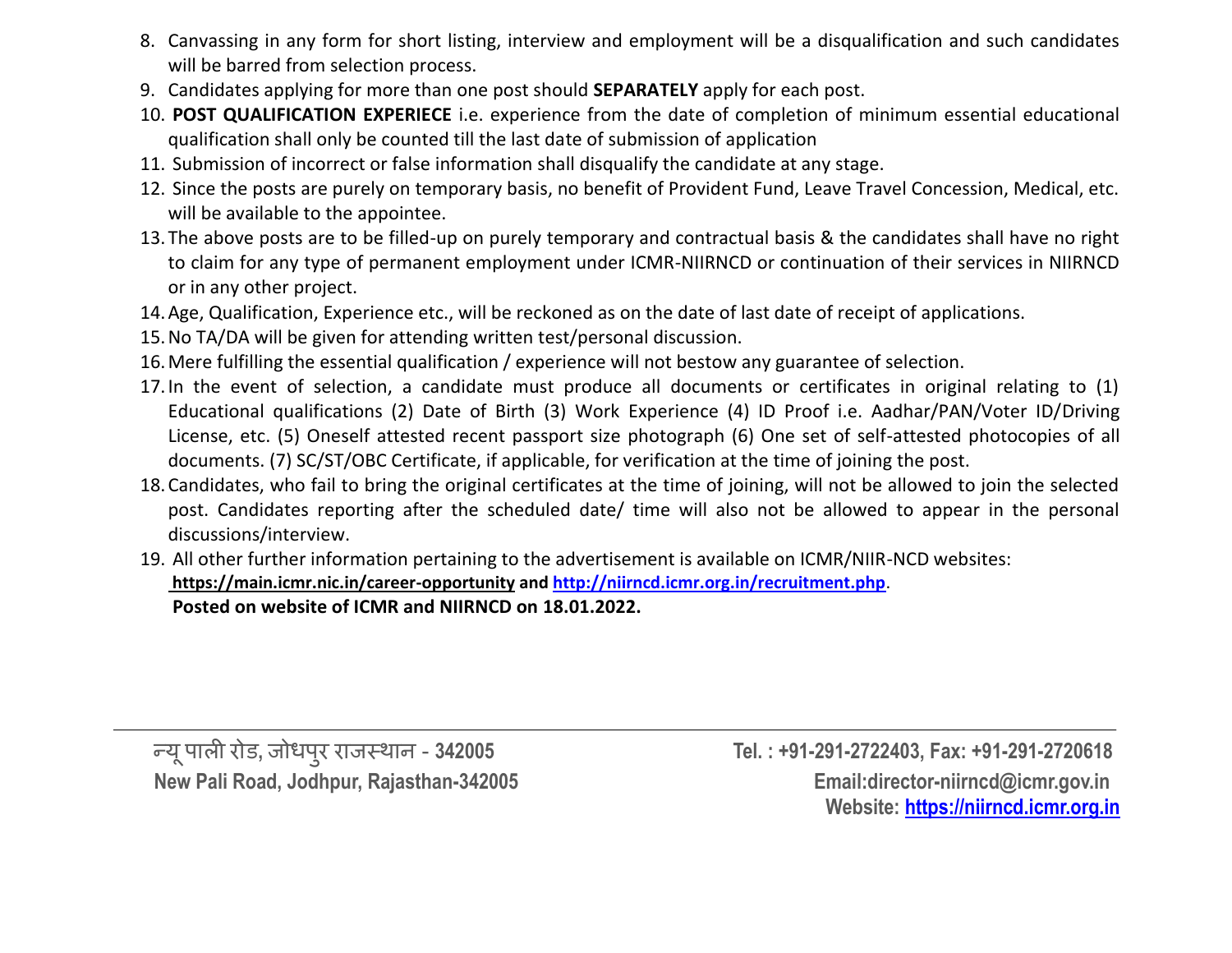

ICMR- National Institute for Implementation Reserach on Non-Communicable Diseases DHR- Ministry of Health & Family Welfare, Government of India

विज्ञापन सं.: एन.आई.आई.आर.एनसीडी/भर्ती/एससीपी/2020-21 दिनांक: 18.01.2022

# **अस्थायी / परियोजना पदों के लिए रिक्ति अधिसूचना**

राष्ट्रीय असंचारी रोग कार्यान्वयन अनुसंधान संस्थान (एन.आई.आई.आर.एन.सी.डी.), जोधपुर, भारतीय आयुर्विज्ञान अनुसंधान परिषद, स्वास्थ्य अनुसंधान विभाग, स्वास्थ्य और परिवार कल्याण मंत्रालय, भारत सरकार के तत्वावधान में एक शोध संस्थान है। जोधपुर में स्थित यह संस्थान, 7 दिसंबर 2019 को तत्कालीन मरुस्थलीय आयुर्विज्ञान अनुसंधान केंद्र की जगह पर अस्तित्व में आया। अपनी सूक्ष्म जीव विज्ञान, जैव रसायन और वेक्टर जीव विज्ञान प्रयोगशालाओं में बुनियादी प्रयोगशाला आधारित अनुसंधान करने के लिए अत्याधुनिक सुविधाओं के साथ, एक पूर्ण महामारी विज्ञान विंग के अलावा, यह संस्थान मानव संसाधन और सविधाओं को प्राप्त करने के चरण में है ताकि यह **भारत में असंचारी रोगों (एन.सी.डी.) पि कायाान्वयन अनसु िं ान का सचं ािन किने** के अपने अधधिेश को परूा करने की क्षमर्ता को मजबर्तू कर सके।

यह संस्थान आई.सी.एम.आर.-एन.आई.आई.आर.एन.सी.डी. जोधपरु में ककए जा रहे **"लसिोही क्जिे के आबूिोड औि पपडं वाडा ब्िॉक, उदयपिु क्जिे** के गोग्ंडा ब्लॉक और बारां जिले के किशनगंज और सहाबाद ब्लॉक में सिकल सेल एनीमिया के लिए आदिवासी आबादी की स्क्रीनिंग" नामक अपनी आई.सी.एम.आर. वित्त पोषित अनुसंधान प्रकल्प के लिए विशुद्ध रूप से अस्थायी अनुबंध के आधार पर, गैर-संस्थागत प्रकल्प मानव संसाधन पदों को भरना चाहता है। इस उद्देश्य के लिए, यह संस्थान यहां उल्लिखित अस्थायी पदों के लिए आवेदन आमंत्रित करता है। पदस्थापन का स्थान जोधप्र होगा (यदि आवश्यक हो तो उसे राजस्थान के किसी भी स्थान पर तैनात किया जा सकता है)। आवश्यक योग्यता और अन्य वििरण नीचे दिए गए हैं :-

| क्रम सं/ | पद का   | पदों की संख्या | मासिक         | आवश्यक / वांछनीय योग्यता और अनुभव                             | अवधि                 | अधिकतम  |
|----------|---------|----------------|---------------|---------------------------------------------------------------|----------------------|---------|
| पद का    | नाम     |                | परिलब्धियां   |                                                               |                      | आयु     |
| कोड      |         |                | (समेकित)      |                                                               |                      | सीमा    |
| 01       | अनंबंध  | 08 (अनारक्षित  | रुपए 18,000/- | आवश्यक योग्यता :- विज्ञान विषयों में 12 वीं पास और मेडिकल     | एक साल               | 30 वर्ष |
|          | तकनीशिय | 01, अन्य       | प्रति माह     | लैब टेक्नोलॉजी (डीएमएलटी) में 02 साल का डिप्लोमा।             | परियोजना<br>के<br>या |         |
|          | न - ॥।  | पिछडा वर्ग     | (समेकित)      |                                                               | पूरा होने तक<br>(जो  |         |
|          |         | ०४, अनुसूचित   |               | विज्ञान विषयों में 12वीं पास और सरकार में 01 वर्ष का डीएमएलटी | भी पहले हो)          |         |
|          |         | जाति 01,       |               | और 01 वर्ष का प्रयोगशाला अनुभव। मान्यता प्राप्त संगठन         |                      |         |
|          |         | अनुसूचित       |               |                                                               |                      |         |
|          |         | जनजाति 02)     |               | विज्ञान विषयों में 12वीं पास और 02 वर्ष का क्षेत्र/प्रयोगशाला |                      |         |
|          |         |                |               | अनुभव।                                                        |                      |         |
|          |         |                |               | *बी.एससी. डिग्री को 3 साल के अन्3मव के रूप में माना जाएगा।    |                      |         |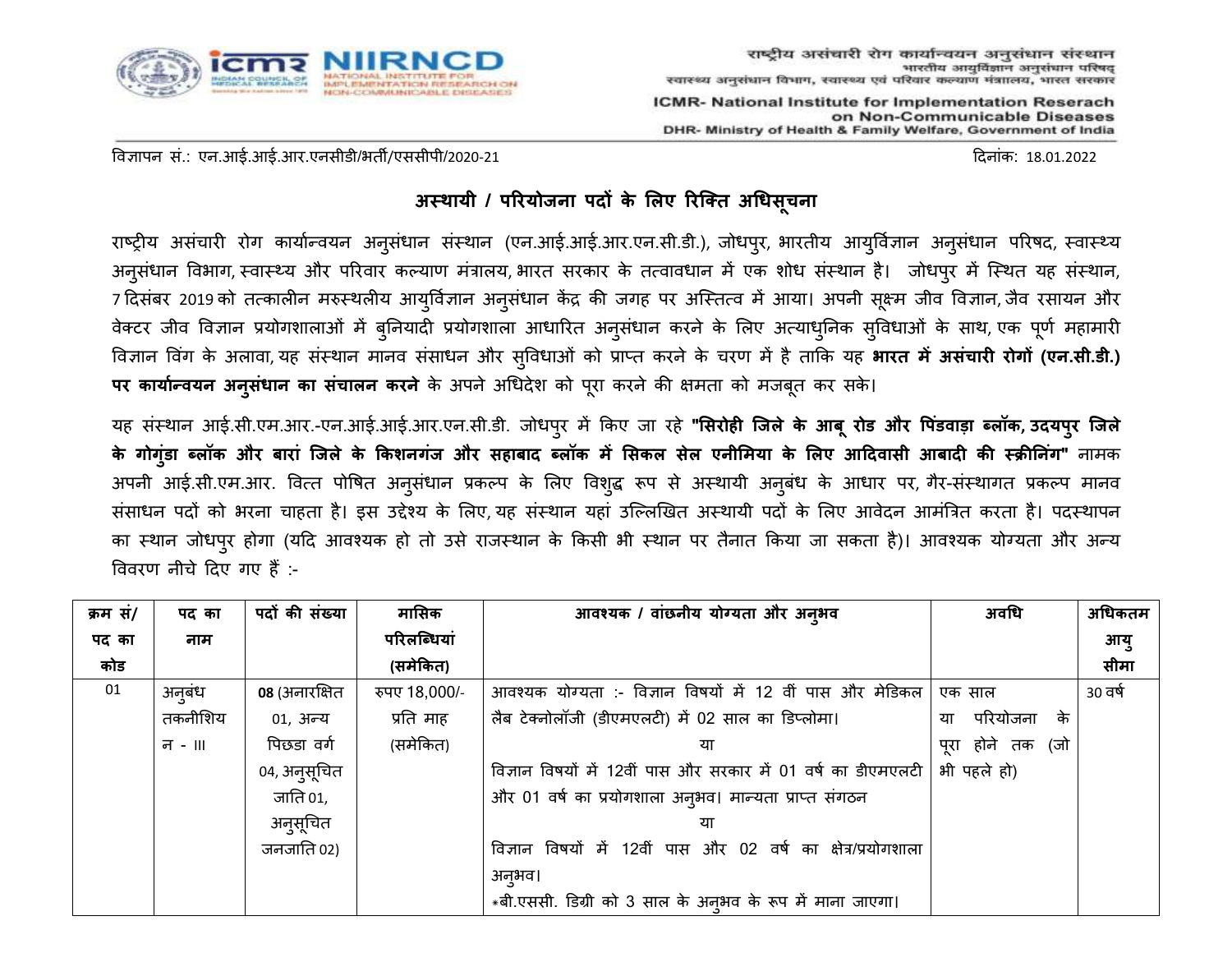| 02 | अनबंध            | 02 (अनारक्षित- | रुपए 15,800/- | <b>आवश्यक योग्यता</b> :- हाई स्कूल या समकक्ष। | एक साल                    | 25 वर्षे |
|----|------------------|----------------|---------------|-----------------------------------------------|---------------------------|----------|
|    | प्रशासनिक        | 01, अन्य       | प्रति माह     |                                               | परियोजना<br>के<br>या      |          |
|    | सहायता<br>$\sim$ | पिछडा वर्ग-01) | (समेकित)      |                                               | (जो<br>होने<br>पूरा<br>तक |          |
|    | IV               |                |               |                                               | भी पहले हो)               |          |
|    |                  |                |               |                                               |                           |          |

### **उम्मीदवािों को ननदेश :-**

1. उपर्युक्त पदों के लिए आवेदन करने के इच्छुक पात्र उम्मीदवार आई.सी.एम.आर. और एन.आई.आई.आर.एन.सी.डी. की वेबसाइट **https://main.icmr.nic.in/career-opportunity औि http://niirncd.icmr.org.in/recruitment.php** से आिेिन पत्र डाउनलोड कर सकर्ते हैं। 2. विधिवत भरे हुए आवेदन पत्र के साथ सभी दस्तावेज (ए) जन्म तिथि का प्रमाण (बी) योग्यता (सी) अनुभव (डी) हाल के नवीनतम पासपोर्ट आकार के फोटो आदि एन.आई.आई.आर.एन.सी.डी., जोधपरु को **rec-niirncd@icmr.gov.in** पर ईमेल के माध्यम से **ददनांक 31.01.2022 को शाम 5:30 बजे तक** या उससे पहले भेजे जाने चाहिए। उम्मीदवारों को अपने ईमेल की विषय पंक्ति में पद का नाम, स्पष्ट रूप से उल्लेख करना चाहिए, जिसके लिए वे आवेदन कर रहे हैं। समय सीमा के बाद देर से प्राप्त होने वाले आवेदनों पर विचार नहीं किया जाएगा। 3. केवल शॉर्टलिस्ट किए गए उम्मीदवारों को व्यक्तिगत चर्चा/साक्षात्कार के लिए ब्लाया जाएगा। 30 से अधिक योग्य उम्मीदवारों के मामले में, एक लिखित परीक्षा आयोजित की जाएगी जिसमें बहुविकल्पीय प्रश्न होंगे। प्रश्नों का स्तर पद के लिए निर्धारित अनिवार्य योग्यता का होगा। उम्मीदवारों का चयन साक्षात्कार में उनके प्रदर्शन के आधार पर किया जाएगा, जो जहां भी लागू हो, कौशल परीक्षा में अर्हता के अधीन होगा।

## **अन्य ननयम व शिें :-**

- 1. योग्यता केवल मान्यता प्राप्त संस्थानों/विश्वविदयालयों से होनी चाहिए।
- 2. अनुभव प्रमाण पत्र में रोजगार की अवधि के दौरान किए गए कार्य की प्रकृति का स्पष्ट उल्लेख होना चाहिए। संबंधित विषय/क्षेत्र में अनुभव संबंधित प्राधिकारी दवारा मान्यता प्राप्त प्रतिष्ठित संस्थान/संगठन से होना चाहिए।
- 3. केंद्र सरकार/डी.ओ.पी.टी./आई.सी.एम.आर. दवारा समय-समय पर जारी निर्देशों के अनुसार अनुसूचित जाति/अनुसूचित जनजाति/अन्य पिछड़ा वर्ग के उम्मीदवारों, छंटनी किए गए सरकारी कर्मचारियों, विभागीय उम्मीदवारों (प्रकल्प सहित) और भूतपूर्व सैनिकों आदि के संबंध में आयु में छूट स्वीकार्य होगी। अनुभवी और कुशल व्यक्तियों के लिए अन्य अनुसंधान प्रकल्पों में प्रदान की गई सेवा की सीमा तक आयु में रियायत भी स्वीकार्य होगी। अनुसूचित जाति/अनुसूचित जनजाति/अन्य पिछड़ा वर्ग को केवल उनके लिए आरक्षित पदों के संबंध में आयु में छूट दी **जाएगी अनाि्षिति पदों के लिए नहीं।**
- 4. सरकारी सेवा / अर्ध सरकारी / राज्य / केंद्र सरकार के स्वायत्त निकाय में कार्यरत उम्मीदवारों को आवेदन पत्र जमा करते समय अपने नियोक्ता से "अनापत्ति प्रमाण पत्र" प्रस्तुत करना चाहिए, जिसमें विफल रहने पर उन्हें प्रवेश साक्षात्कार/व्यक्तिगत चर्चा के लिए उपस्थित होने की अनुमति नहीं दी जाएगी।
- 5. सभी पद संविदात्मक हैं और परियोजना के पूरा होने तक जारी रहने की संभावना है।
- 6. ननिेशक, आई.सी.एम.आर.-एन.आई.आई.आर.एन.सी.डी. के पास त्रबना कोई कारण बर्ताए पिों की संख्या बढाने या घटाने या भर्ती रद्द करने या किसी भी समय पदों का पुनर्विज्ञापन करने का अधिकार सुरक्षित है। इस संबंध में किसी भी पत्राचार पर विचार नहीं किया जाएगा।